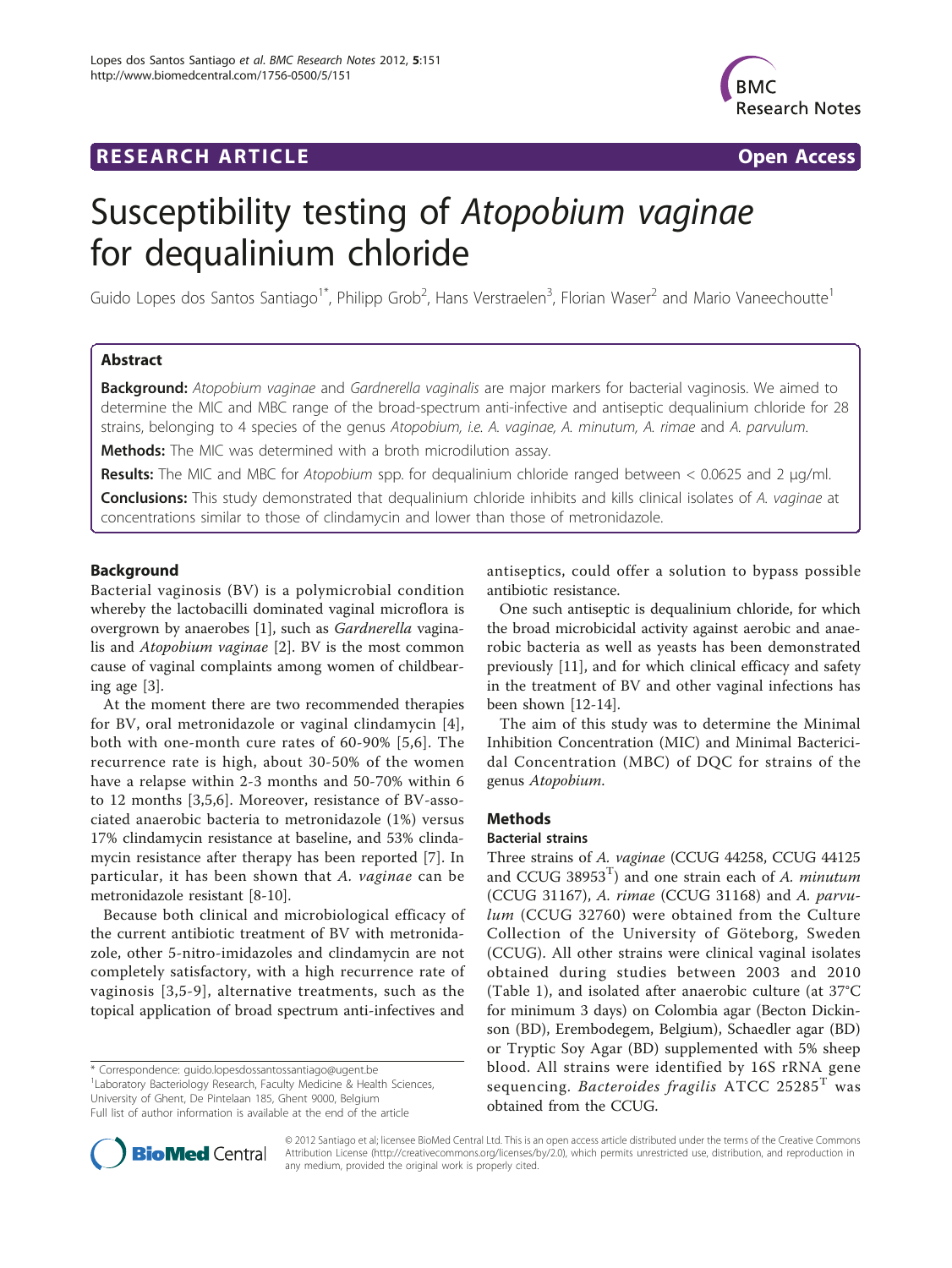| Test No.        | <b>Species</b>     | <b>Strain</b>           | MIC (µg/ml)    | $MBC$ ( $\mu$ g/ml) |
|-----------------|--------------------|-------------------------|----------------|---------------------|
| ST <sub>1</sub> | Atopobium vaginae  | <b>CCUG 44125</b>       | 0.25           | 0.25                |
| ST <sub>2</sub> | Atopobium rimae    | <b>CCUG 31168</b>       | $\mathbf{1}$   | $\mathbf{1}$        |
| ST <sub>3</sub> | Atopobium vaginae  | FB101-3                 | 0.5            | 0.5                 |
| ST4             | Atopobium vaginae  | FB106b                  | < 0.0625       | < 0.0625            |
| ST5             | Atopobium vaginae  | VMF0914COL43            | < 0.0625       | < 0.0625            |
| ST <sub>6</sub> | Atopobium vaginae  | VMF0914COL13            | < 0.0625       | < 0.0625            |
| ST7             | Atopobium vaginae  | VMF0907COL23            | < 0.0625       | < 0.0625            |
| ST <sub>8</sub> | Atopobium vaginae  | PB2003/009-T1-4         | < 0.0625       | < 0.0625            |
| ST9             | Atopobium vaginae  | PB2003/017-T1-2         | < 0.0625       | < 0.0625            |
| ST10            | Atopobium vaginae  | <b>BVS067</b>           | < 0.0625       | < 0.0625            |
| ST11            | Atopobium vaginae  | <b>CCUG 44258</b>       | 0.0625         | 0.0625              |
| ST12            | Atopobium vaginae  | FB145-BA-14A            | < 0.0625       | < 0.0625            |
| ST13            | Atopobium vaginae  | <b>FB106B</b>           | 0.0625         | 0.0625              |
| ST14            | Atopobium vaginae  | FB158-CNA-2C            | < 0.0625       | < 0.0625            |
| ST15            | Atopobium vaginae  | FB160-CNAB-7A           | < 0.0625       | < 0.0625            |
| ST16            | Atopobium vaginae  | FB160-CNAB-7            | < 0.0625       | < 0.0625            |
| ST17            | Atopobium vaginae  | FB130-CNAB-2aD          | 0.5            | 0.5                 |
| <b>ST18</b>     | Atopobium vaginae  | FB010-06                | < 0.0625       | < 0.0625            |
| ST19            | Atopobium vaginae  | CCUG 38953 <sup>T</sup> | < 0.0625       | < 0.0625            |
| <b>ST20</b>     | Atopobium vaginae  | FB106C                  | 0.0625         | 0.0625              |
| ST21            | Atopobium vaginae  | FB101-3C                | < 0.0625       | < 0.0625            |
| ST22            | Atopobium vaginae  | <b>BVS068</b>           | 0.5            | 0.5                 |
| <b>ST23</b>     | Atopobium parvulum | VMF1313W43              | $\overline{2}$ | $\overline{2}$      |
| ST24            | Atopobium parvulum | VMF1620W23              | $\overline{2}$ | $\overline{2}$      |
| ST25            | Atopobium parvulum | <b>CCUG 32760</b>       | $\mathbf{1}$   | $\mathbf{1}$        |
| ST26            | Atopobium minutum  | <b>CCUG 31167</b>       | $\overline{2}$ | $\overline{2}$      |
| ST27            | Atopobium vaginae  | FB101-2                 | < 0.0625       | < 0.0625            |
| <b>ST28</b>     | Atopobium vaginae  | PB2003/189-T1-4         | < 0.0625       | < 0.0625            |

<span id="page-1-0"></span>Table 1 Values of MIC and MBC of DQC belonging to 4 species of the genus Atopobium

DQC: dequalinium chloride; MBC: Minimal Bactericidal Concentration; MIC: Minimal Inhibitory Concentration

#### Broth microdilution assay

A 10,240 μg/ml stock solution of DQC was prepared by dissolving 102.4 mg DQC (Analysis by Medinova AG, Zurich, Switzerland) in 10 ml HPLC water. DQC was dissolved by sonication (Labsonic 1510, B. Brauer, Melsungen, Germany) during 5 minutes at 150 W and incubation in a warm water bath (37°C) for 2 hours.

A serial dilution series ranging from 512 μg/ml to 0.0625 μg/ml DQC was used and tested in duplicate.

Brucella Broth (BD), supplemented with vitamin K (1 μg/ml), hemin (5 μg/ml) and laked horse blood (5%) was prepared [[10\]](#page-3-0). The different *Atopobium* spp. and strains were plated onto Colombia agar (BD) and cultured for 72 hours in an anaerobic chamber (BugBox, LedTechno, Heusden-Zolder, Belgium) at 37°C. The Brucella Broth was pre-reduced, prior to use, for 2 hours in the anaerobic chamber at 37°C. Every cultured strain was suspended in physiological water until a 1 McFarland density  $(3 \times 10^8 \text{ cftt/ml})$  was obtained, 1 ml of this suspension was centrifuged for 5 minutes at 7,000 g, and 900  $\mu$ l of the supernatans was removed. In the anaerobic chamber, at 37°C, the 100 μl of remaining bacterial suspension was added to 5 ml pre-reduced Brucella Broth, yielding a final load of  $6 \times 10^6$  cfu/ml, and homogenized.

For each six strains, two 96-well microtiterplates (Axygen, San Francisco, Ca) were used. Plate 1.1 contained concentrations of 512 μg/ml to 8 μg/ml of DQC in rows A to G and no antibiotic in row H. Plate 1.2 contained 4 μg/ml to 0.0625 μg/ml in rows A to G and no antibiotic in row H. Per strain, two columns of the two 96-well plates were filled with 100 μl of the bacterial suspension in Brucella broth per well.

The inoculated plates were incubated anaerobically at 37°C and read after 48 and after 72 hours.

The MIC endpoint was defined as the lowest concentration of DQC that inhibited visible growth of the test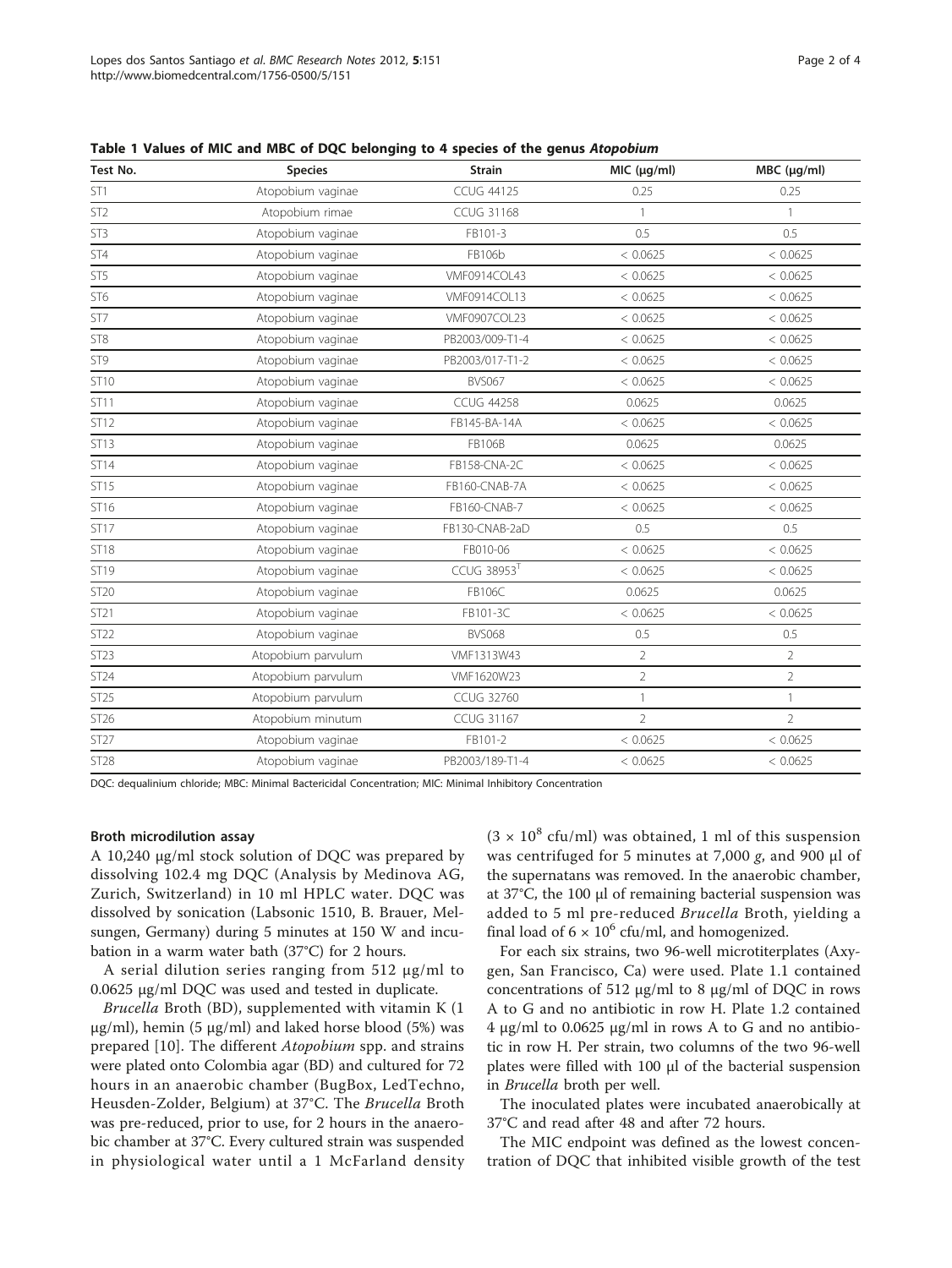

isolate. Brownish, dark red wells were considered as wells without growth and clear and light red wells were considered as wells with growth (Figure 1).

For plates 1.1 and 1.2, a volume of 25 μl of each well was plated onto a Colombia agar plate (i.e. solid medium without DQC) to confirm the presence or absence of growth and to determine the MBC. These culture plates were incubated for 72 hours in the anaerobic chamber at 37°C.

In addition, the MICs of A. vaginae CCUG 44258, CCUG 44125 and CCUG 38953<sup>T</sup> and *B. fragilis* ATCC  $25285<sup>T</sup>$  were tested for clindamycin and metronidazole using the broth microdilution assay under the same conditions, to validate the MIC determination approach used here.

# Results

The MIC- and MBC-values of the 28 Atopobium strains for DQC are shown in Table [1](#page-1-0). The MIC and MBC range of DQC was determined as < 0.0625-2 μg/ml with an MIC90-value of 2 μg/ml.

All wells that were determined to contain bacterial growth (based on a light, clear red colour of the growth medium in the well), and that were cultured on solid medium without DQC, showed growth on the solid medium. All wells for which no growth could be observed (based on a dark, brownish red colour of the growth medium in the well) and that had been cultured on solid medium without DQC, showed no growth on solid medium. This indicates that the MIC values are similar to the MBC values, *i.e.* not only growth was inhibited at the MIC-values, as determined by growth in microtiterplate broth, but also cells were killed, as no growth could be obtained when culturing 25 μl of the broth from the wells were no growth was observed, on solid media without DQC.

The MICs of A. vaginae CCUG 44258, 44125 and  $38953<sup>T</sup>$  for clindamycin and metronidazole were comparable to those reported in other studies [[8,15](#page-3-0)] (Table 2). The MIC of *B. fragilis* ATCC 25285<sup>T</sup> for metronidazole was similar to that reported previously [[15\]](#page-3-0) (Table 2).

## **Discussion**

Petersen et al. (2002) assessed the therapeutic efficacy of 10 mg DQC in a study population of 121 patients with various vaginal infections (bacterial vaginosis, fluor vaginalis, vulvo-vaginal candidiasis, trichomoniasis), by monitoring the clinical symptoms, the vaginal pH and the number of lactobacilli. A positive effect on the restoration of the vaginal ecosystem and good tolerability was observed, with a limited number of adverse events (5.8%) [[13\]](#page-3-0). In a recent multicentre study (15 centres in 5 countries), comprising 321 women with BV, randomized to receive either DQC ( $n = 164$ ) or vaginal clin-damycin cream (n = 157), Weissenbacher et al. [[14](#page-3-0)] found vaginal DQC tablets to be equally effective as vaginal clindamycin cream and to be well tolerated with no systemic safety concerns.

Together with the broad antibacterial activity of DQC against various BV-associated microorganisms, i.e.

Table 2 Comparison of Atopobium vaginaeisolates and Bacteroides fragilistype strain MIC-values (μg/ml) for clindamycin and metronidazole

|                                         |          | Atopobium vaginae CCUG 44258 Atopobium vaginae CCUG 44125 | Atopobium vaginae<br>CCUG 38953 | <b>Bacteroides fragilis</b><br>ATCC 25285 |
|-----------------------------------------|----------|-----------------------------------------------------------|---------------------------------|-------------------------------------------|
| Metronidazole [this study] <sup>a</sup> | 32       | 128                                                       | 32                              |                                           |
| Metronidazole [15] <sup>b</sup>         |          |                                                           | 16                              |                                           |
| Metronidazole [10] <sup>a</sup>         | NΊ       | N <sup>1</sup>                                            | > 32                            |                                           |
| Clindamycin [this study] <sup>a</sup>   | < 0.0625 | < 0.0625                                                  | < 0.0625                        | < 0.0625                                  |
| Clindamycin $[8]^\mathsf{C}$            | < 0.016  | < 0.016                                                   | < 0.016                         | NT                                        |
| Clindamycin [16] <sup>a</sup> , *       | ΝT       | N <sub>1</sub>                                            | NT                              | $< 0.25 - 16$                             |

MIC: Minimal Inhibitory Concentration; NT: Not tested

a: CLSI broth microdilution, b: Agar dilution method, c: E-test

\* Range based on the MICs of 232 clinical isolates of B. fragilis (the type strain was not included)